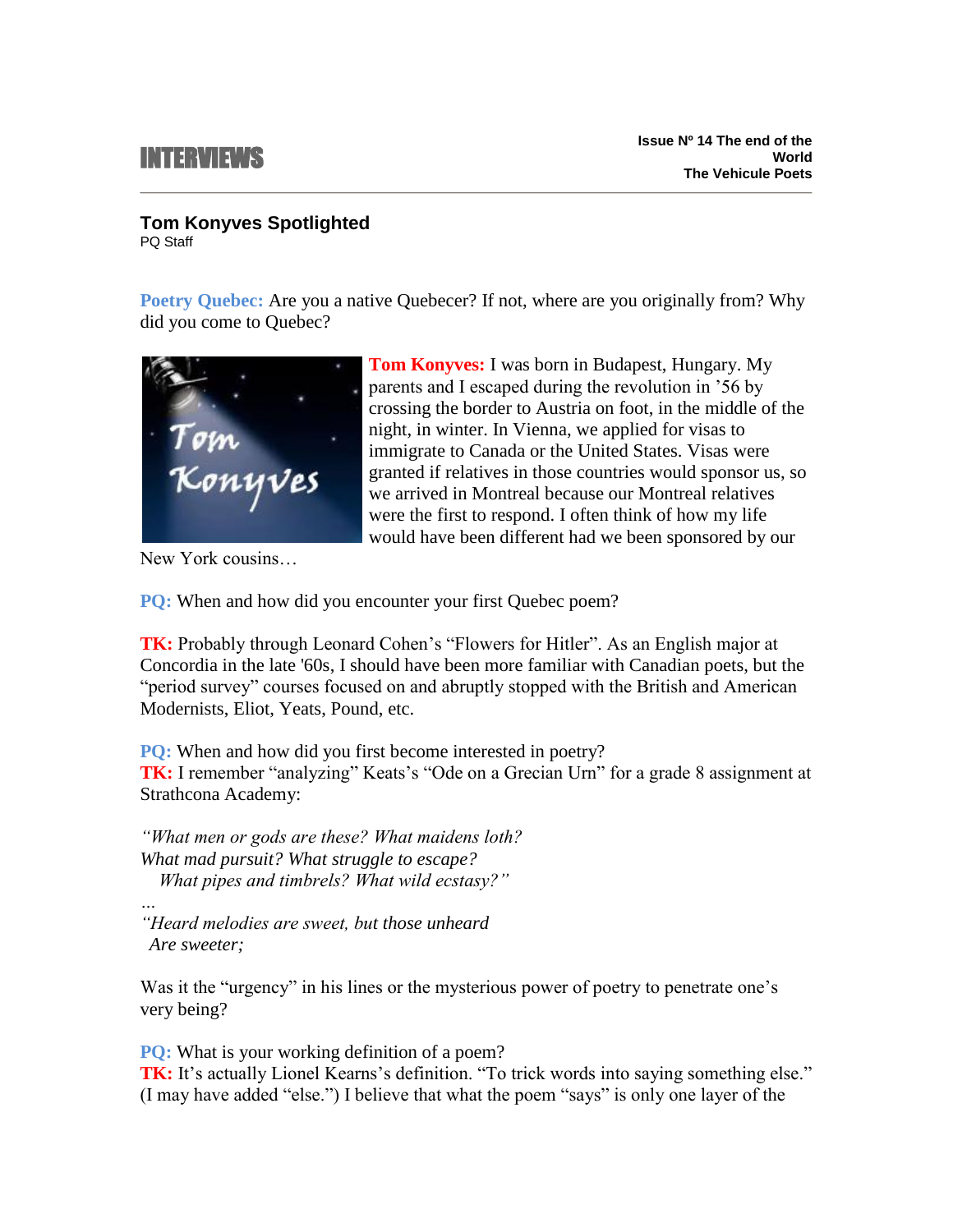poem.

I emphasize text rather than poetry because it seems to me that the best poetry is always more than the syntax, metre, sound and signification of the words in a poem. Poetry is what *results* when text is used to express multi-sensory experiences that are grasped and yet not fully grasped. The "not fully grasped" is the best representation of poetry in our time. Because we know more than ever before, we know that knowledge is limited, not only because we are limited beings but because knowledge today includes the acceptance of the existence of unrelatedness and mystery around us and in us, the awareness of the many eternal unknowns.

**PQ:** Do you have a writing ritual? If so, provide details. **TK:** Until recently, I wrote with a fountain pen.

**PQ:** What is your approach to writing of poems: inspiration driven, structural, social, thematic, other?

**TK:** If I like the first line, I continue writing.

**PQ:** How did your time in Montreal/Quebec affect your poetry and poetics? **TK:** I was fortunate to be interested in poetry at a time (mid-'70s) when poetry readings began to move away from the universities and the bookstore launches to the cafés and alternate galleries. Encountering experimentation in these alternate spaces aroused something that had been hibernating in me throughout my years in academia.

**PQ:** Do you think that being a minority in Quebec (i.e. English-speaking) affects your writing? If so, how?

**TK:** Not since the late seventies. At that time, I had a dark, comic streak in my writing that thrived on the Quebec situation.

**PQ:** Do you think that writing in English in Quebec is a political act? Why or why not? **TK:** I think that's a question for the francophones to answer.

**PQ:** Why do you write?

**TK:** I suppose it's because I found some words, some phrases, some lines that reflect a vision of language as an instrument of discovery, especially the relationships between words and what they represent, as well as what they suggest to each other, through their syntax, their rhythms, their positioning on the canvas of paper.

**PQ:** Who is your audience? **TK:** Those who read my poems while pacing the floor.

**PQ:** Do you think there is an audience, outside of friends or other poets, for poetry? **TK:** Of course there is! The silent minority.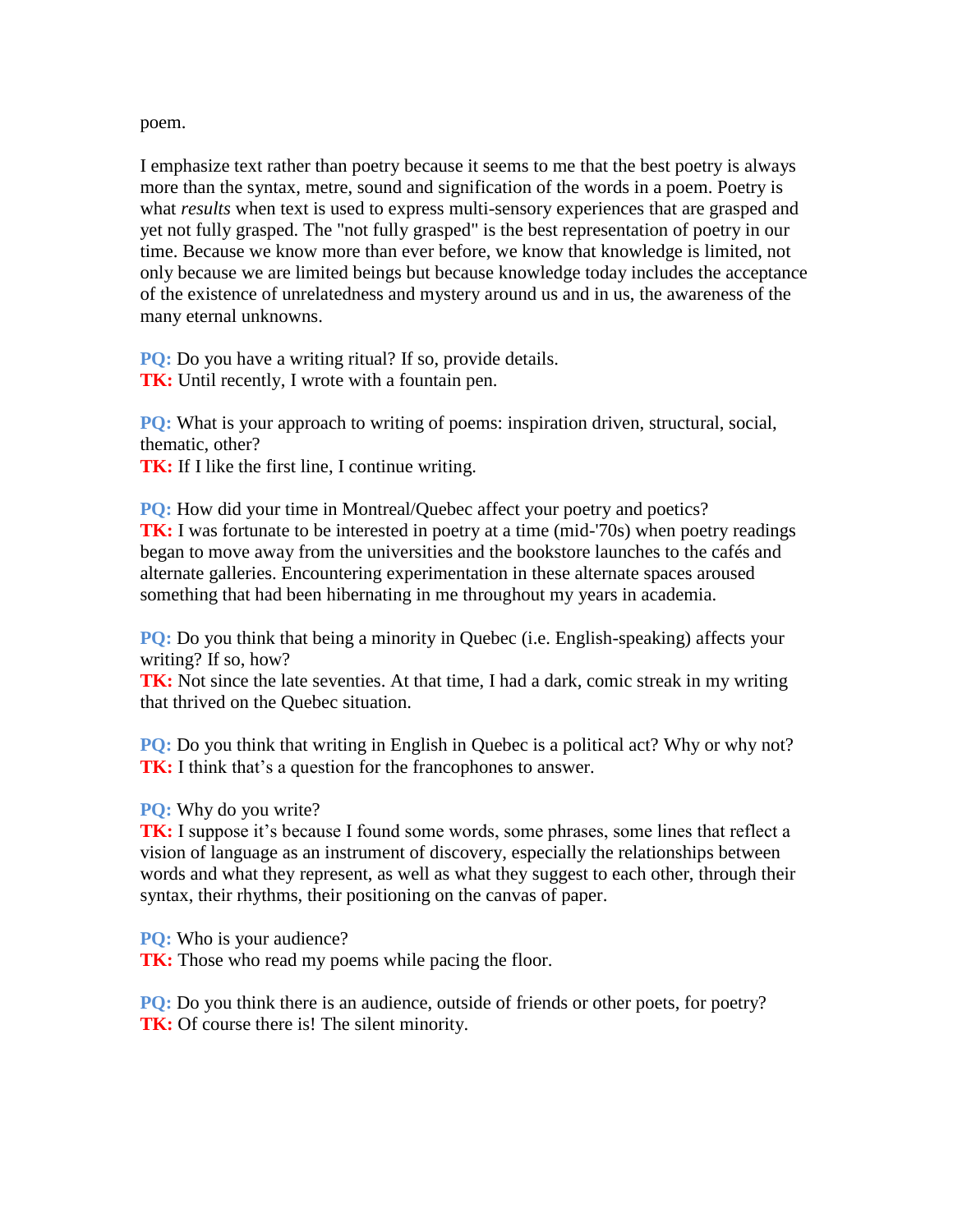

**PQ:** Does your day job impact on your writing? How? **TK:** I once worked in a warehouse as receiver. I worked when a container pulled up to the dock and the guys began emptying the load of boxes. The rest of the day I sat alone in an office, reading and writing. Here's one that resulted from the job:

*Leonard Found Poem*

*Leonard found a quarter in the yard, embedded in ice. He said "Get something"*

*I did.*

**PQ:** How many drafts do you usually go through before you are satisfied/finished with a poem?

**TK:** Sometimes it's perfect as it first appears on the page. At other times, I just keep revising until I am satisfied or I decide it's just not worth it.

**PQ:** Do you write with the intention of "growing a manuscript" or do you work on individual poems that are later collected into a book? **TK:** The latter.

**PQ:** What is the toughest part of writing for you? **TK:** The first line.

**PQ:** What is your idea of a muse?

**TK:** She understands and acts upon my desires.

**PQ:** Do you have a favourite time and place to write?

**TK:** Hours behind me, hours ahead of me, in some public place.

**PQ:** Do you like to travel? Is travel important to your writing? Explain.

**TK:** I enjoy traveling, yes. Sometimes, depending where I am, I will see, hear, feel, taste or touch something that will move me to write. It doesn't mean that where I am now, at home, I will not see, hear, etc. Is it different when I am away from home? It sure is!

**PQ:** Do you have a favourite Quebec poet? If yes who and why? **TK:** I like a lot of Leonard Cohen's poems because he so often makes me aware of *his* awareness of the inner workings of the poem.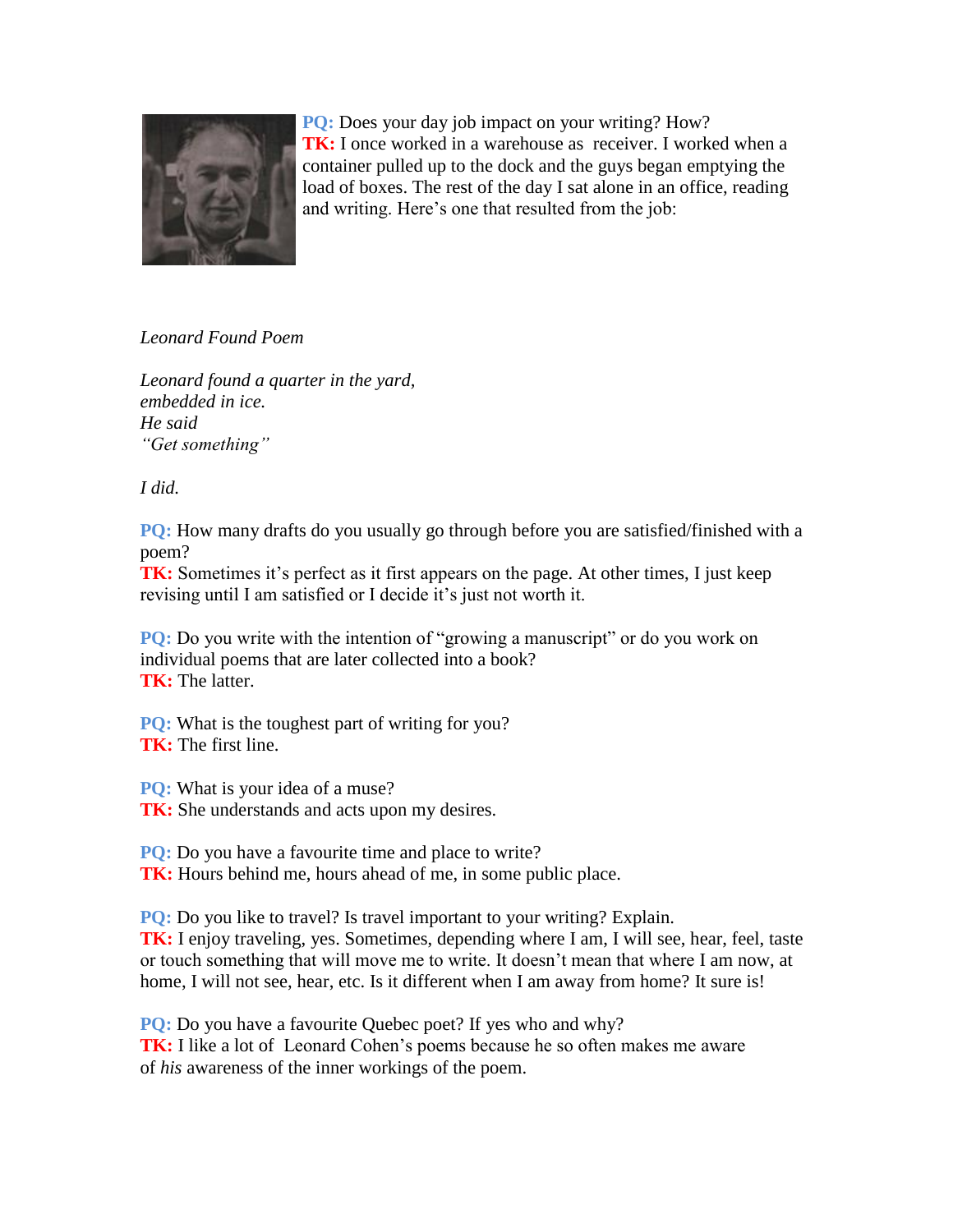**PQ:** Do you write about Quebec? If so, how and why? If not, why not? **TK:** I did when I lived in Quebec. I have felt estranged from the province since I left. Once in a while, I would read that another "language issue" has flared up and I would think that if I were still living in Quebec, I would have something to say, something that would be prompted by a car's alarm somewhere on my block.

**PQ:** You were one of the pioneers of "video-poetry." You coined the term. Can you elaborate on this form of poetry?

**TK:** Videopoetry is one word, it is not hyphenated or separated. As one word, it indicates that a fusion of the visual and the verbal has occurred.

It is a new genre of poetry, issuing directly from the technological advancements of the last hundred years, specifically the recording of moving images and sound. It integrates three of the most powerful media of creative expression: text, image and sound. The new genre does not illustrate the text with corresponding images or diagetic sound; it uses unexpected juxtapositions to create works in which poetry is not simply one element of the work but the *result* of the measured juxtapositions of all three elements. Of course, works which publish popular poems (voiced or displayed on the screen) in video format are to be commended for bringing a new audience to poetry, but – and this "*but*" motivated me to publish *[Videopoetry: A Manifesto](http://issuu.com/tomkonyves/docs/manifesto_pdf) .* I have always rejected their use of imagery as embellishments to (if not direct illustrations of) the text, their preference to employ narrative over self-reflexive sequences, their rejection of contrast, fragmentation, the incongruous and the dissonant, prevent these works from being considered as models for the development of a new genre of technology-assisted poetry.

**PQ:** What turned you onto video poetry?

**TK:** I put myself in charge of documenting the poetry readings at Vehicule Art in the late '70s. Screening them later, I became convinced that the product of these recordings were very one-dimensional. I had already noticed that the other arts were becoming more "multi-disciplinary", borrowing not only methods but the materials of the other arts. I asked myself, "Why not poetry, then ?" As far as I could tell, the medium of video was not being challenged or explored by poets.

I began with recording a performance of a poem, ["Sympathies of War",](http://vimeo.com/15524885) using images of traffic signs and scrolling text as the "setting" or background for the piece. Unlike the poem on the page, I was able to unravel the poem at my own chosen speed. This, in itself, was a giant step forward for poetry.

**PQ:** You were probably, of all the Vehicule poets, most involved with Vehicule Art Gallery. Why did you get so involved in a mainly visual art gallery? **TK:** First of all, Vehicule Art's institutional status enabled me to access funding for my projects:*Poetry on the Buses, Art Montreal* and the *Concrete Poetry/Mail Art Exhibition* were all made possible by grants to Vehicule. But I was mainly "obsessed" by the potential of poetry as a means of exploring contemporary artistic expression and media – specifically video and performance art – and there was no better space, no better collaborative milieu, no better access to this new technology, than Vehicule, the alternative artists' centre that fueled the fire of "anything is possible here".